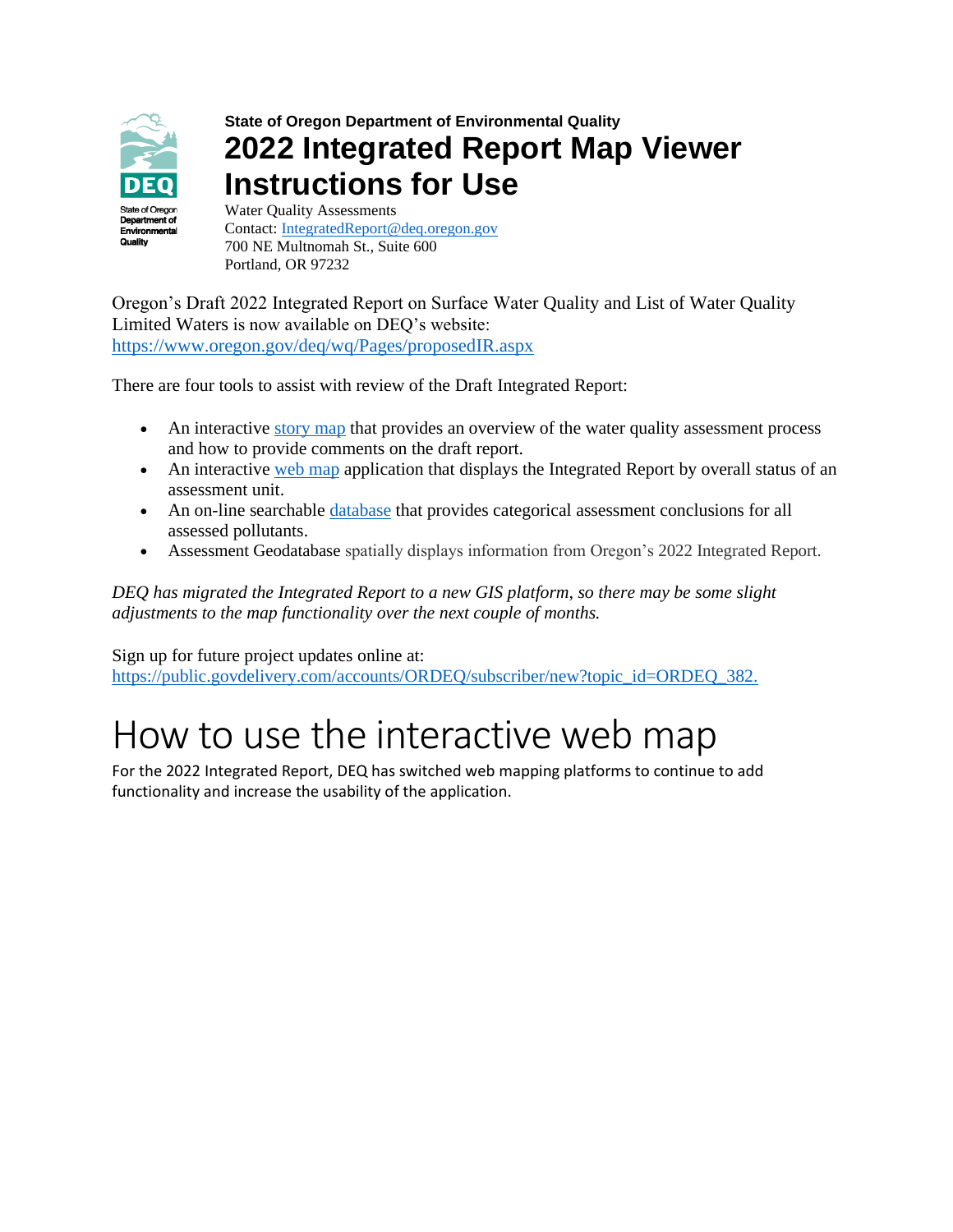#### General set up and tools



- 1. **Search Box** Use to select a specific assessment unit IDs or Monitoring Location IDs. The search may also be used for geographic locations and addresses.
- 2. **Layer Lists** 2022 IR layers are grouped by the attributes displayed. Each group contains multiple layers based on geometry type and/or assessment unit type. The groups can be turned on or off using the menu on the right side of the list. Impaired Waters - 303(d) List

Layers

- a. Impaired Waters 303(d) displays all waters founds to be water quality limited for one or more parameters.
- b. 2022 Draft Integrated Report displays high level assessment unit status for all assessed waters. This layer group is turned on by default and has two layers that will be become visible when zooming in.
- c. Delisting Displays delisting for the 2022 IR cycle. These represent waters now attaining water quality standards or waters found to be listed in error in previous listing cycles. This layer group is unique in that each delisting is represented as an individual record rather than as an AU summary.
- d. Assessment Units Displays all Oregon's fixed assessment units.
- e. Water Quality Standards Displays Oregon's georeferenced water quality standards and beneficial use designations. Also contains the high-resolution National Hydrography Dataset which is Oregon's state standard for displaying hydrographic data.
- 3. Information and Tools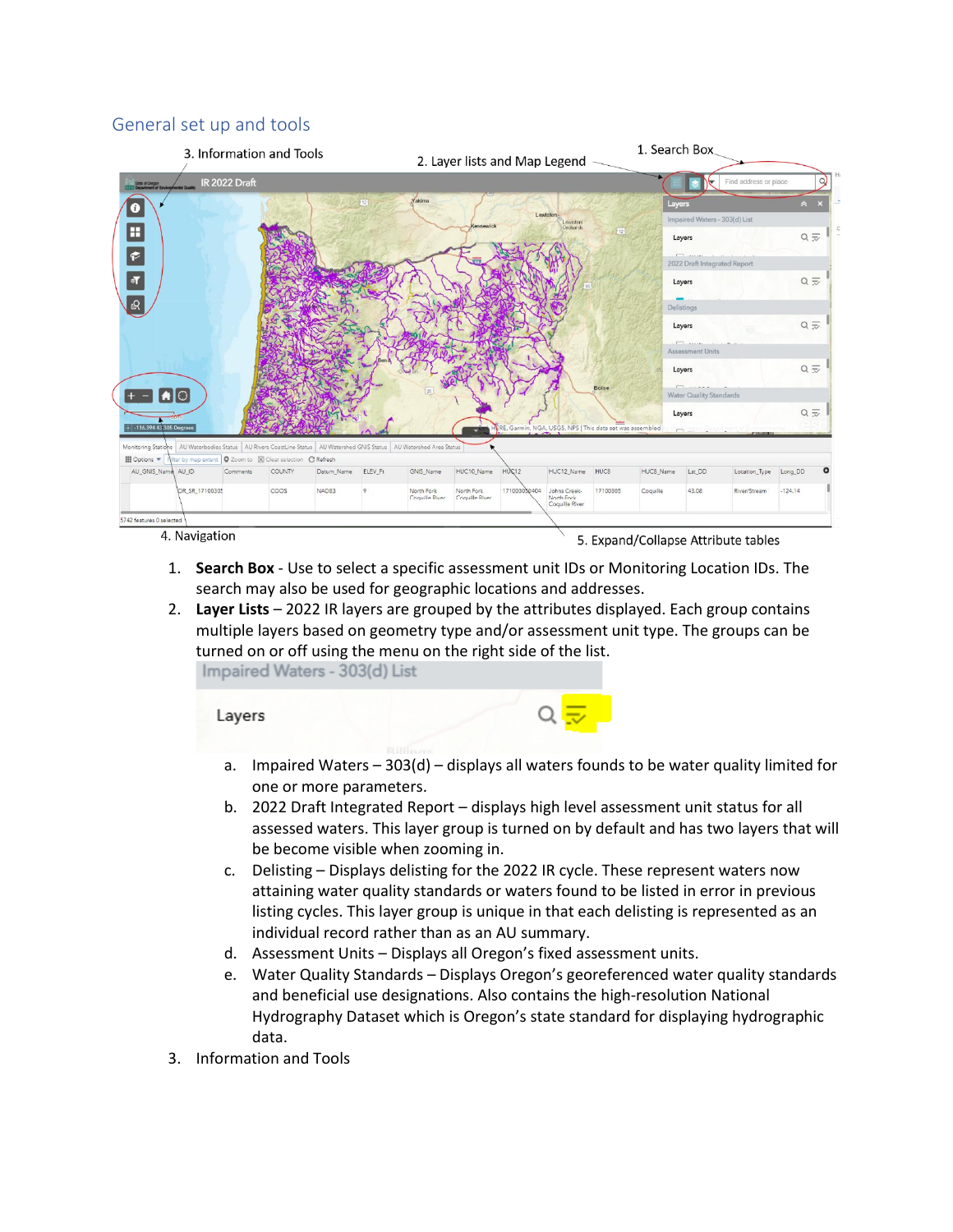- a.  $\Box$  click to get information about the web map application.
- $b.$  Click to change base map options.
- c.  $\Box$  Click to bookmark areas of interest.
- d.  $\Box$  Use the group filter to see where a parameter of interest was assessed (list of parameter names can be found at the end of this document). The map colors will not change based on the status of the parameter selected, but users can see the extent of coverage for different parameters.



- Use the query to get all results for a particular assessment (this is like th[e online](https://rstudioconnect.deq.state.or.us/content/0a964958-6ad4-49a4-aca0-54a644b96357/)  [database\)](https://rstudioconnect.deq.state.or.us/content/0a964958-6ad4-49a4-aca0-54a644b96357/). For example, enter Toxic Substances - Aquatic Life, hit apply and get all the AU parameter assessments for these water quality criteria. Use the three dots in the result window, to open the results in an attribute table.

| Query                                                               |         | × |                                                          |                                                   |         |     |
|---------------------------------------------------------------------|---------|---|----------------------------------------------------------|---------------------------------------------------|---------|-----|
| Tasks                                                               | Results |   | Query                                                    |                                                   |         | ×   |
| AU Parameter Assessment                                             |         |   | Tasks                                                    |                                                   | Results |     |
|                                                                     |         |   |                                                          | AU Parameter Assessment _Query result             |         | 000 |
| Toxic Substances - Aquatic Life                                     |         |   | Displayed features: 2,000/9,026                          |                                                   |         | 三个  |
| Assessment = 'Toxic Substances - Aquatic Life'<br>Result layer name |         |   | AU Parameter Assessment:<br>OR_WS_170701050701_02_102005 |                                                   |         | ㅅ   |
| AU Parameter Assessment _Query result                               |         |   | AU_ID<br>assessed_2022                                   | OR_WS_170701050701_02_102005<br>Yes               |         |     |
|                                                                     |         |   | Assessment<br>AU delist                                  | Toxic Substances - Aquatic Life<br>No             |         |     |
|                                                                     |         |   | AU Description                                           | Watershed Unit (1st through 4th order<br>streams) |         |     |
| Apply                                                               |         |   | AU Name<br>AU_status_update                              | HUC12 Name: Neal Creek                            |         |     |
|                                                                     |         |   |                                                          |                                                   |         | .18 |

- 4. Navigation
	- $\overline{a}$ .  $\overline{a}$  Use these to zoom in and out of the map.
	- $\mathbf{b}$ .  $\mathbf{b}$  Returns to statewide extent.
	- $\mathsf{c}$ .  $\blacksquare$  For mobile users this button will take you to your current location.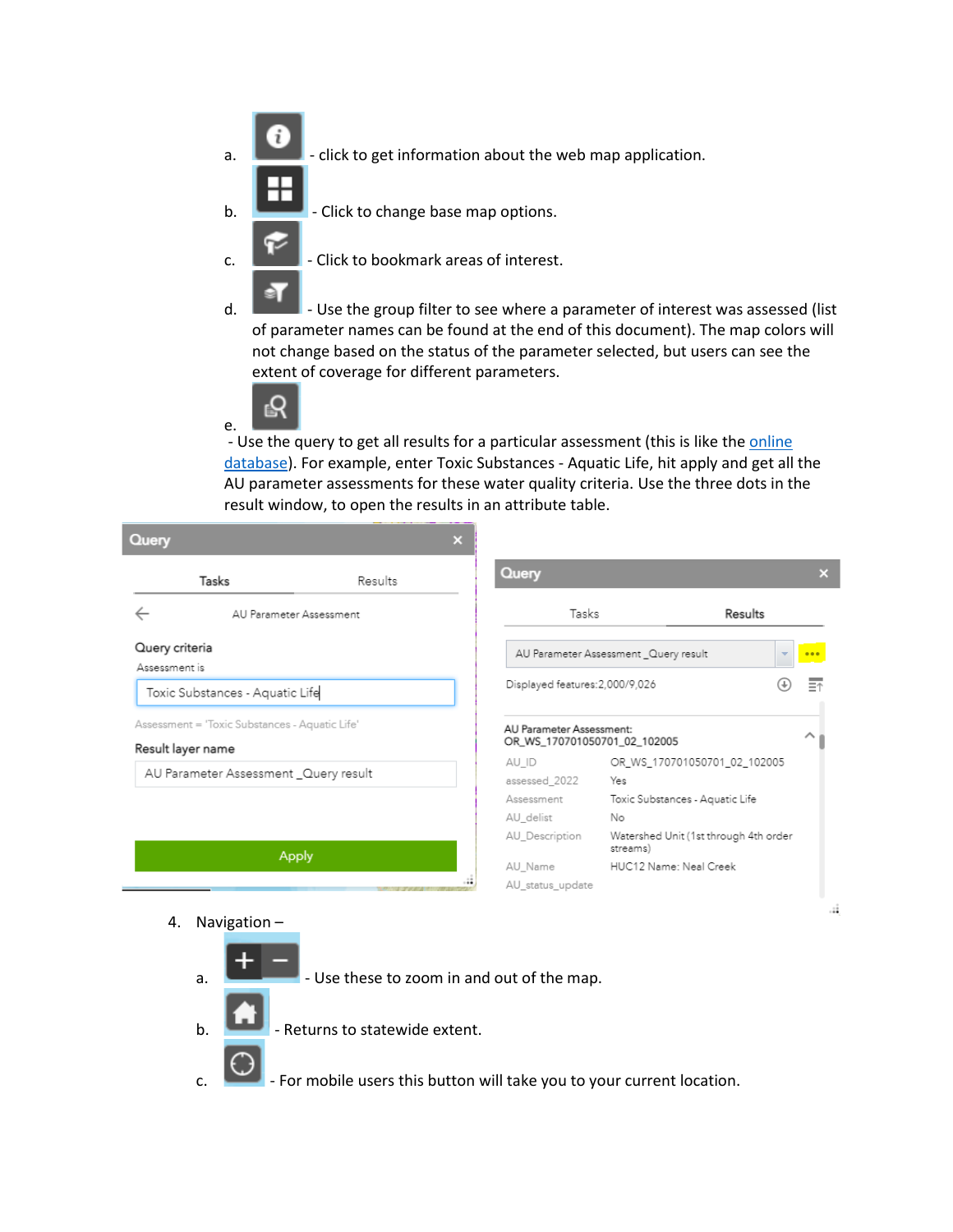5. Attribute tables – The arrow at the bottom of the map will pull up all of the attribute tables for the layers which are currently displayed on the map. Each table can be filtered or exported.



# Example – Assessment Unit Search

Here is an example of how to use the web map application to get information for a specific assessment unit.

- 1. Use the search box to navigate to **OR\_SR\_1707020414\_05\_101712**
- 2. Get a summary of the assessment unit from the pop-up window. For more detailed information about the parameter assessment categories, scroll down on the pop-up to the Related tables and click on the arrow next to the AU Parameter Assessment.





3. See all assessed parameters and get a summary by clicking on the arrow next to the parameter.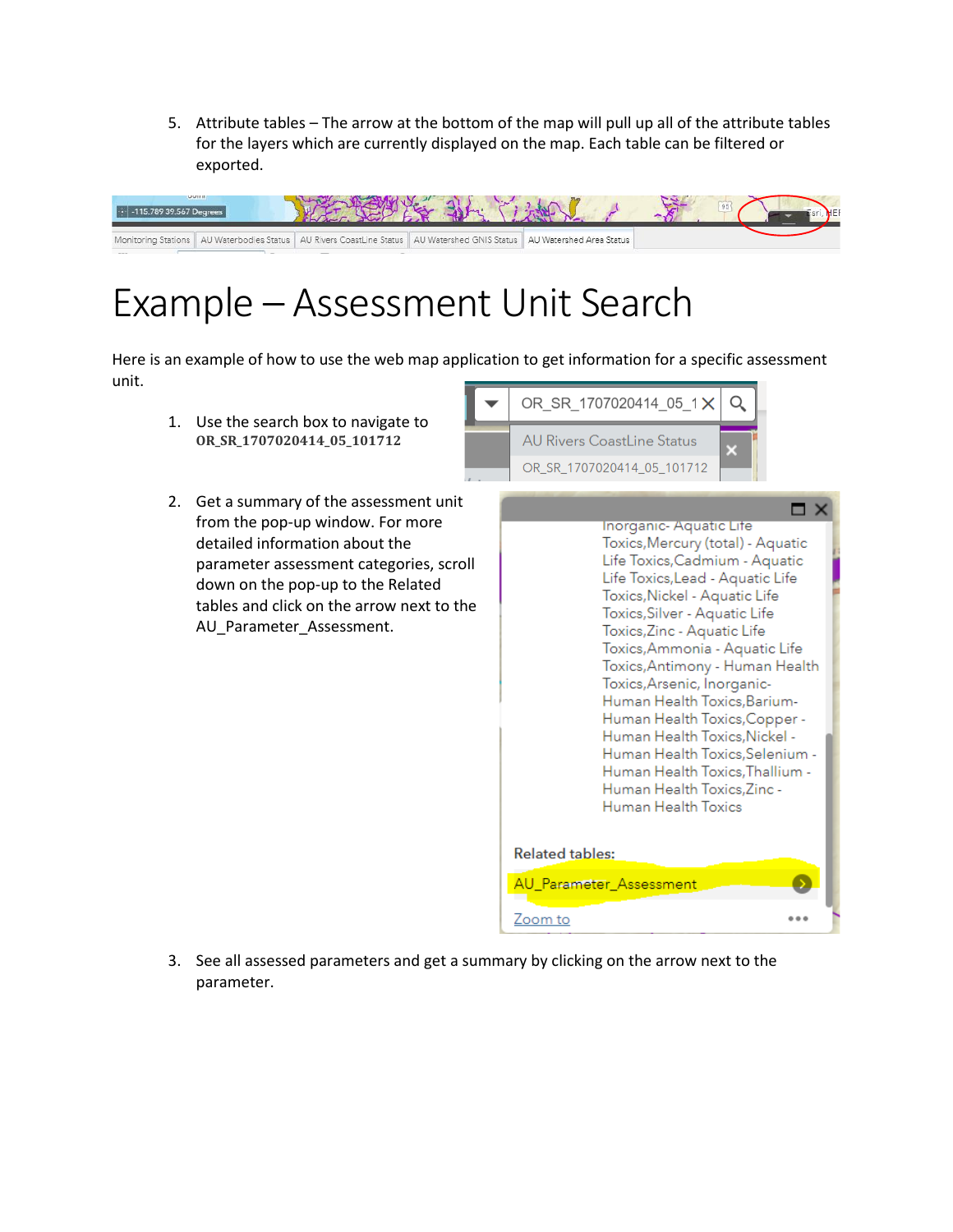|                                         |                  | <u>Ave produc</u>    | <u>סטוחו פעץ ומעס</u>                |
|-----------------------------------------|------------------|----------------------|--------------------------------------|
| AU_Parameter_Assessment: Chlorophy >    |                  | AU Description       | Rock Creek to confluence             |
| AU_Parameter_Assessment: Dissolved  (>) |                  |                      | Columbia River                       |
| AU_Parameter_Assessment: pH             |                  | Pollutant            | Methylmercury                        |
| AU_Parameter_Assessment: Alkalinity     |                  | Assessment           | Toxic Substances - Huma<br>Health    |
| AU_Parameter_Assessment: Arsenic, In (> |                  | Pollu ID             | 109                                  |
| AU_Parameter_Assessment: Mercury (t     |                  | wqstd_code           | 16                                   |
| AU_Parameter_Assessment: Cadmium        |                  | period               |                                      |
| AU_Parameter_Assessment: Lead           |                  | DO Class             |                                      |
| AU_Parameter_Assessment: Nickel         |                  | stations             |                                      |
| AU Parameter Assessment: Silver         |                  | Parameter_category 5 |                                      |
|                                         |                  | assessed 2022        | Νo                                   |
| AU Parameter Assessment: Zinc           |                  | AU delist            | Νo                                   |
| AU_Parameter_Assessment: Ammonia        | $\triangleright$ | Rationale            | $2018:$ Geomean $> 0.04$ n<br>(0.44) |
| AU_Parameter_Assessment: Antimony       |                  |                      |                                      |
|                                         |                  |                      |                                      |

## Valid Values for Filters and Queries

The parameter names below can be used in the filter tool. The assessment values can be in query tool.

| Parameter                  | <b>Assessment</b>                  |
|----------------------------|------------------------------------|
| E. coli                    | <b>Bacteria</b>                    |
| <b>Fecal Coliform</b>      | <b>Bacteria</b>                    |
| Enterococci                | <b>Bacteria</b>                    |
| Chlorophyll-a              | Chlorophyll-a                      |
| Dissolved Oxygen           | Dissolved Oxygen                   |
| <b>BioCriteria</b>         | Narrative Criteria for Biocriteria |
| Ocean Biological Integrity | Narrative Criteria for Biocriteria |
|                            | Narrative Criteria for Toxic       |
| <b>Shellfish Toxins</b>    | Substances                         |
| Turbidity                  | Narrative Criteria for Turbidity   |
| рH                         | рH                                 |
| Temperature                | Temperature - Numeric              |
| <b>Total Dissolved gas</b> | <b>Total Dissolved Gas</b>         |
| Aldrin                     | Toxic Substances - Aquatic Life    |
| Alkalinity                 | Toxic Substances - Aquatic Life    |
| Ammonia                    | Toxic Substances - Aquatic Life    |
| Arsenic, Inorganic         | Toxic Substances - Aquatic Life    |
| <b>BHC Gamma (Lindane)</b> | Toxic Substances - Aquatic Life    |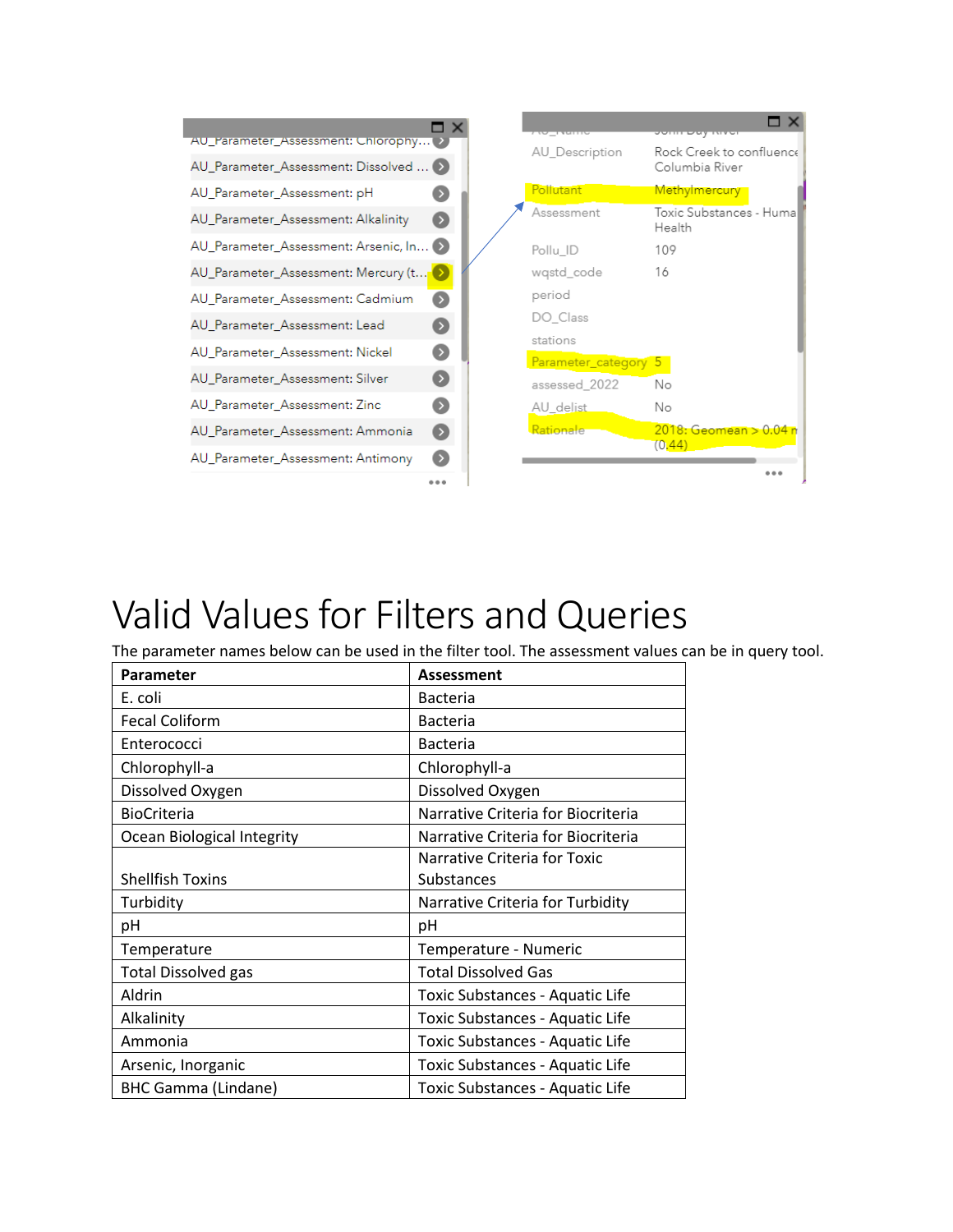| Chlordane                          | Toxic Substances - Aquatic Life |
|------------------------------------|---------------------------------|
| Chloride                           | Toxic Substances - Aquatic Life |
| Chlorpyrifos                       | Toxic Substances - Aquatic Life |
| DDT 4,4'                           | Toxic Substances - Aquatic Life |
| Dieldrin                           | Toxic Substances - Aquatic Life |
| Endrin                             | Toxic Substances - Aquatic Life |
| Guthion                            | Toxic Substances - Aquatic Life |
| Heptachlor                         | Toxic Substances - Aquatic Life |
| <b>Heptachlor Epoxide</b>          | Toxic Substances - Aquatic Life |
| Iron (total)                       | Toxic Substances - Aquatic Life |
| Lead                               | Toxic Substances - Aquatic Life |
| Malathion                          | Toxic Substances - Aquatic Life |
| Mercury (total)                    | Toxic Substances - Aquatic Life |
| Methoxychlor                       | Toxic Substances - Aquatic Life |
| Pentachlorophenol                  | Toxic Substances - Aquatic Life |
| Cadmium                            | Toxic Substances - Aquatic Life |
| Zinc                               | Toxic Substances - Aquatic Life |
| Aluminum                           | Toxic Substances - Aquatic Life |
| Silver                             | Toxic Substances - Aquatic Life |
| Nickel                             | Toxic Substances - Aquatic Life |
| DDD 4,4'                           | Toxic Substances - Aquatic Life |
| DDE 4,4'                           | Toxic Substances - Aquatic Life |
| Endosulfan Alpha                   | Toxic Substances - Aquatic Life |
| Endosulfan Beta                    | Toxic Substances - Aquatic Life |
| <b>Mirex</b>                       | Toxic Substances - Aquatic Life |
| Parathion                          | Toxic Substances - Aquatic Life |
| Polychlorinated Biphenyls (PCBs)   | Toxic Substances - Aquatic Life |
| Phosphorus                         | Toxic Substances - Aquatic Life |
| Chromium VI                        | Toxic Substances - Aquatic Life |
| Chlorine                           | Toxic Substances - Aquatic Life |
| Diazion                            | Toxic Substances - Aquatic Life |
| Endosulfan                         | Toxic Substances - Aquatic Life |
| Demeton                            | Toxic Substances - Aquatic Life |
| Cyanide                            | Toxic Substances - Aquatic Life |
| Toxaphene                          | Toxic Substances - Aquatic Life |
| Aldrin                             | Toxic Substances - Human Health |
| Arsenic, Inorganic                 | Toxic Substances - Human Health |
| <b>BHC Alpha</b>                   | Toxic Substances - Human Health |
| <b>BHC Beta</b>                    | Toxic Substances - Human Health |
| <b>BHC Gamma (Lindane)</b>         | Toxic Substances - Human Health |
| Chlordane                          | Toxic Substances - Human Health |
| Chlorophenoxy Herbicide (2,4-D)    | Toxic Substances - Human Health |
| Chlorophenoxy Herbicide (2,4,5,TP) | Toxic Substances - Human Health |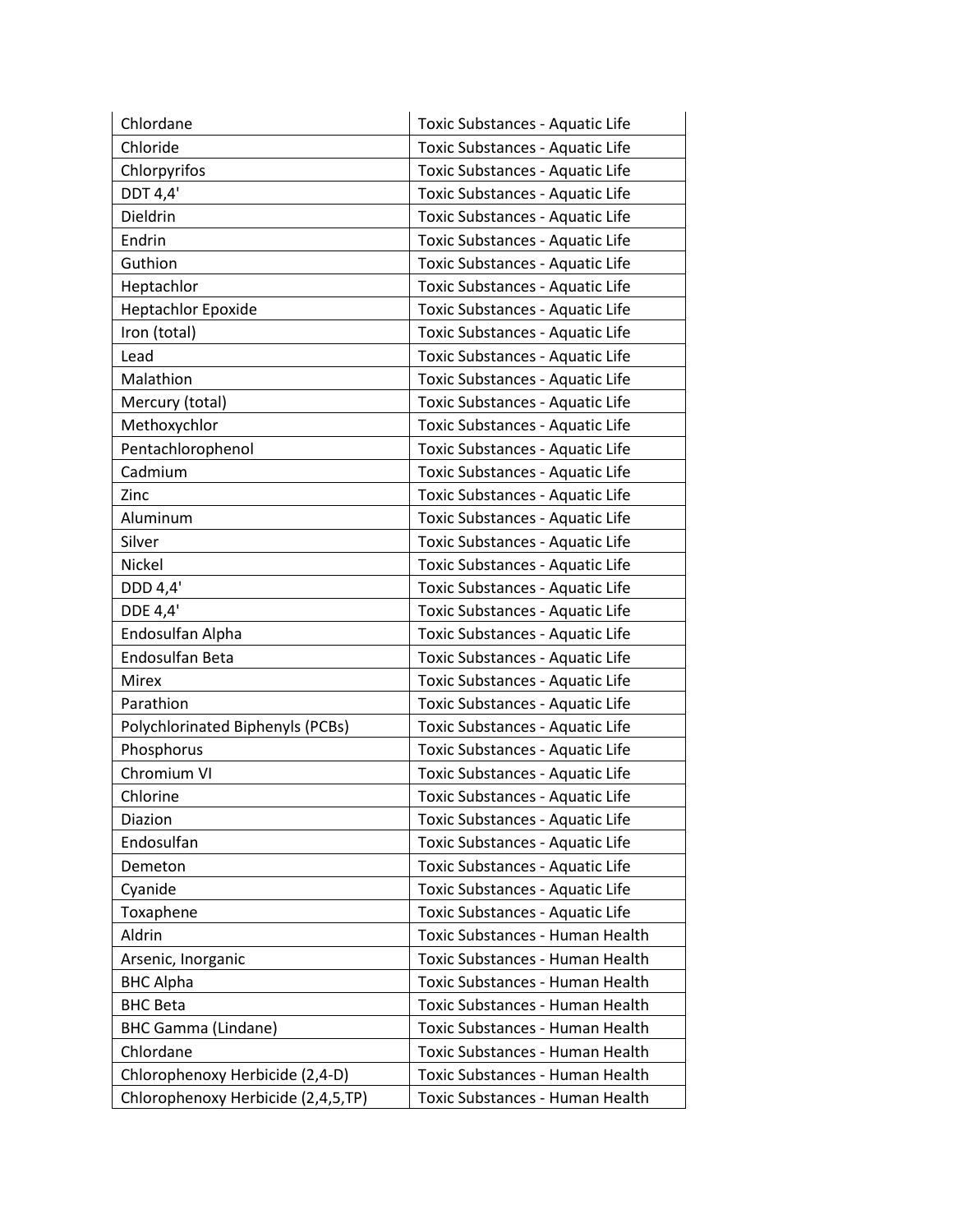| DDD 4,4'                   | Toxic Substances - Human Health        |
|----------------------------|----------------------------------------|
| DDE 4,4'                   | Toxic Substances - Human Health        |
| <b>DDT 4,4'</b>            | Toxic Substances - Human Health        |
| Dieldrin                   | Toxic Substances - Human Health        |
| Endosulfan Alpha           | Toxic Substances - Human Health        |
| Endosulfan Beta            | Toxic Substances - Human Health        |
| <b>Endosulfan Sulfate</b>  | Toxic Substances - Human Health        |
| Endrin                     | Toxic Substances - Human Health        |
| Endrin Aldehyde            | Toxic Substances - Human Health        |
| Heptachlor                 | Toxic Substances - Human Health        |
| <b>Heptachlor Epoxide</b>  | Toxic Substances - Human Health        |
| Methoxychlor               | Toxic Substances - Human Health        |
| Pentachlorophenol          | Toxic Substances - Human Health        |
| Thallium                   | Toxic Substances - Human Health        |
| Copper                     | Toxic Substances - Human Health        |
| Selenium                   | Toxic Substances - Human Health        |
| Zinc                       | Toxic Substances - Human Health        |
| Antimony                   | Toxic Substances - Human Health        |
| <b>Barium</b>              | Toxic Substances - Human Health        |
| Methylmercury              | Toxic Substances - Human Health        |
| Acrolein                   | Toxic Substances - Human Health        |
| Benzene                    | Toxic Substances - Human Health        |
| Bromoform                  | Toxic Substances - Human Health        |
| Carbon Tetrachloride       | Toxic Substances - Human Health        |
| Chlorobenzene              | Toxic Substances - Human Health        |
| Chlorodibromomethane       | Toxic Substances - Human Health        |
| Chloroform                 | Toxic Substances - Human Health        |
| Dichlorobenzene(o) 1,2     | Toxic Substances - Human Health        |
| Dichlorobenzene(p) 1,4     | Toxic Substances - Human Health        |
| Dichloroethane 1,2         | Toxic Substances - Human Health        |
| Dichloroethylene 1,1       | <b>Toxic Substances - Human Health</b> |
| Dichloroethylene trans 1,2 | Toxic Substances - Human Health        |
| Dichloropropane 1,2        | Toxic Substances - Human Health        |
| Dichloropropene 1,3        | Toxic Substances - Human Health        |
| Ethylbenzene               | Toxic Substances - Human Health        |
| Hexachlorobutadiene        | Toxic Substances - Human Health        |
| Methyl Bromide             | Toxic Substances - Human Health        |
| Methylene Chloride         | Toxic Substances - Human Health        |
| Nickel                     | Toxic Substances - Human Health        |
| Tetrachloroethane 1,1,2,2  | Toxic Substances - Human Health        |
| Tetrachloroethylene        | Toxic Substances - Human Health        |
| Toluene                    | Toxic Substances - Human Health        |
| Trichlorobenzene 1,2,4     | Toxic Substances - Human Health        |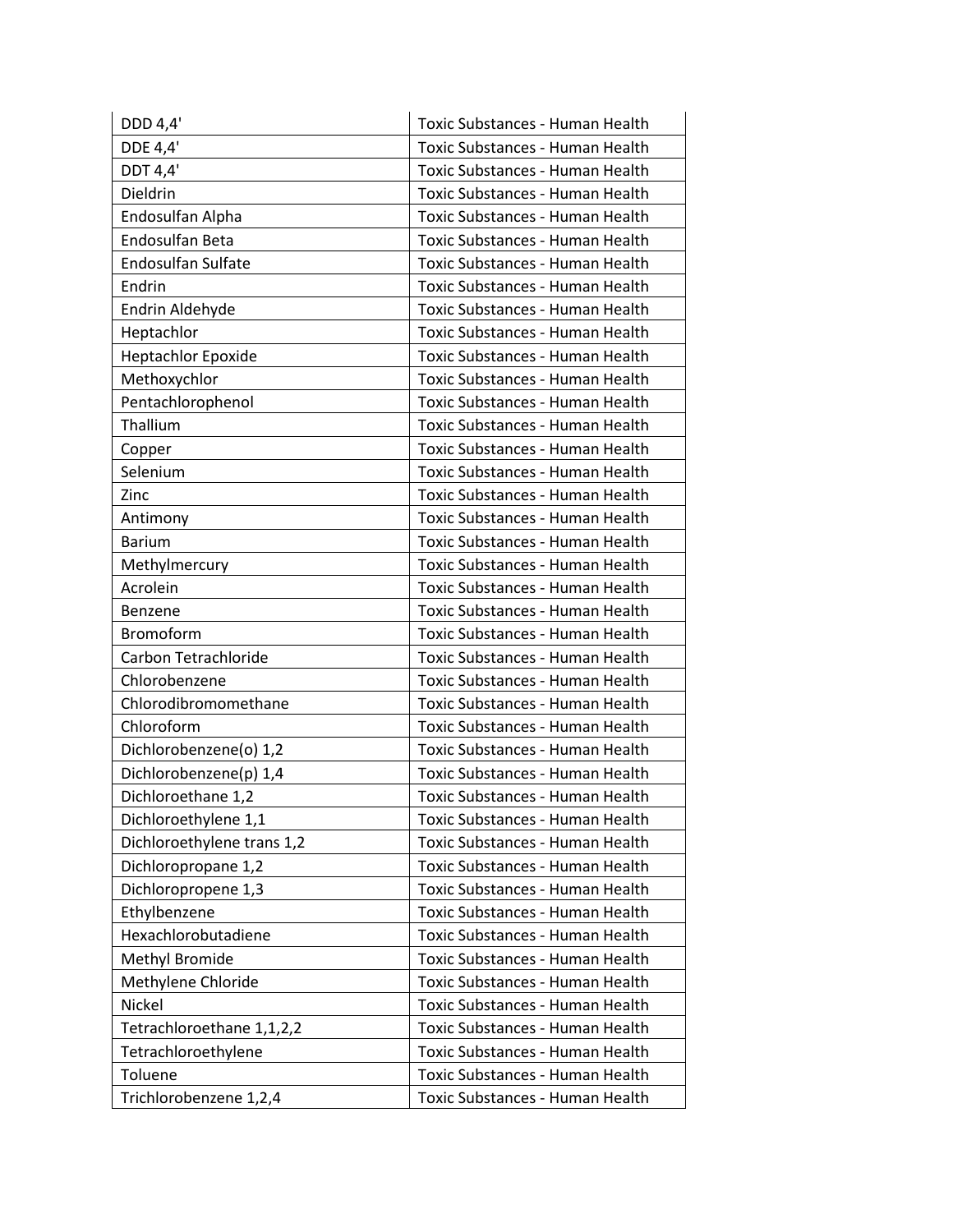| Trichloroethane 1,1,2        | Toxic Substances - Human Health        |
|------------------------------|----------------------------------------|
| Vinyl Chloride               | Toxic Substances - Human Health        |
| <b>Nitrates</b>              | Toxic Substances - Human Health        |
| Acenaphthene                 | Toxic Substances - Human Health        |
| Anthracene                   | Toxic Substances - Human Health        |
| Benz(a)anthracene            | Toxic Substances - Human Health        |
| Benzo(a)pyrene               | Toxic Substances - Human Health        |
| Benzo(b)fluoranthene 3,4     | Toxic Substances - Human Health        |
| Benzo(k)fluoranthene         | Toxic Substances - Human Health        |
| <b>Butylbenzyl Phthalate</b> | Toxic Substances - Human Health        |
| Chloronaphthalene 2          | Toxic Substances - Human Health        |
| Chrysene                     | Toxic Substances - Human Health        |
| Dibenz(a,h)anthracene        | Toxic Substances - Human Health        |
| Dichlorophenol 2,4           | Toxic Substances - Human Health        |
| Dimethyl Phthalate           | Toxic Substances - Human Health        |
| Dimethylphenol 2,4           | Toxic Substances - Human Health        |
| Dinitrotoluene 2,4           |                                        |
|                              | Toxic Substances - Human Health        |
| Dioxin (2,3,7,8-TCDD)        | Toxic Substances - Human Health        |
| Fluoranthene                 | Toxic Substances - Human Health        |
| Fluorene                     | Toxic Substances - Human Health        |
| Hexachlorobenzene            | Toxic Substances - Human Health        |
| Isophorone                   | Toxic Substances - Human Health        |
| Nitrobenzene                 | Toxic Substances - Human Health        |
| Pentachlorobenzene           | Toxic Substances - Human Health        |
| Pyrene                       | Toxic Substances - Human Health        |
| Tetrachlorobenzene, 1,2,4,5- | Toxic Substances - Human Health        |
| Trichlorophenol 2,4,6        | Toxic Substances - Human Health        |
| Trichlorophenol, 2, 4, 5-    | Toxic Substances - Human Health        |
| Di-n-butyl Phthalate         | Toxic Substances - Human Health        |
| Diethyl Phthalate            | Toxic Substances - Human Health        |
| Ethylhexyl Phthalate bis 2   | Toxic Substances - Human Health        |
| Indeno(1,2,3-cd)pyrene       | Toxic Substances - Human Health        |
| Phenol                       | Toxic Substances - Human Health        |
| Trichloroethylene            | Toxic Substances - Human Health        |
| Chloroethyl Ether bis 2      | Toxic Substances - Human Health        |
| Chloroisopropyl Ether bis 2  | Toxic Substances - Human Health        |
| Dichlorobenzene(m) 1,3       | <b>Toxic Substances - Human Health</b> |
| Hexachlorocyclopentadiene    | Toxic Substances - Human Health        |
| Hexachloroethane             | Toxic Substances - Human Health        |
| Nitrosodi-n-propylamine, N   | Toxic Substances - Human Health        |
| Nitrosodibutylamine, N       | Toxic Substances - Human Health        |
| Nitrosodiethylamine, N       |                                        |
|                              | Toxic Substances - Human Health        |